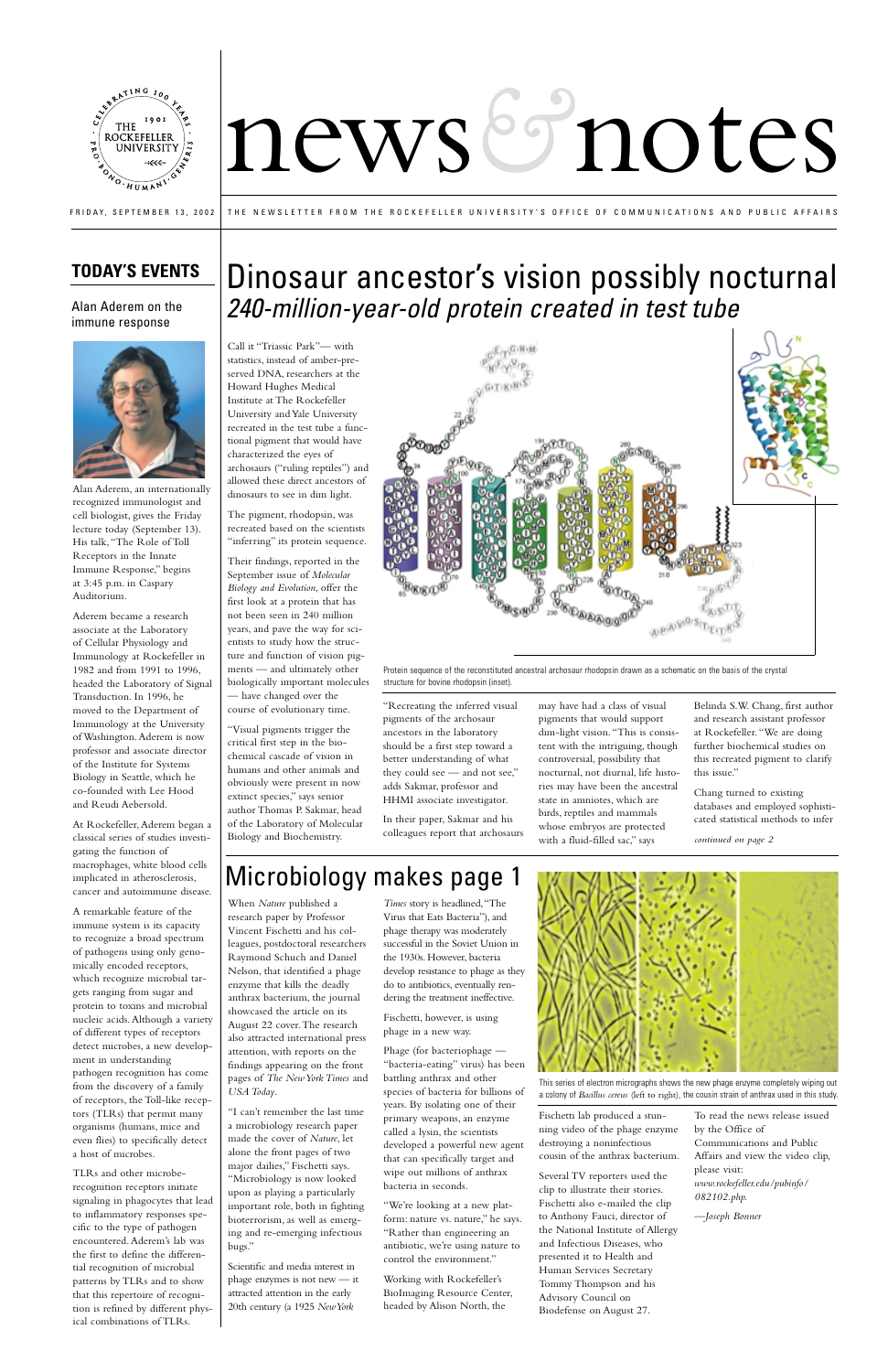## Dinosaur's ancestor *continued*

the most likely DNA sequences that the ancestral archosaur would have had for its rhodopsin.

"From the databases, we pulled rhodopsin gene sequences for such animals as dogs, rats, cows, birds, teleost fish, eels and amphibians.Then we aligned them," says Chang."Using our knowledge of how these vertebrates are related to each other, the sequence alignment and a model of how often certain types of genetic changes occur over time, we calculated the most likely gene sequence."

In her calculations, she used maximum likelihood phylogenetic statistical methods.

Chang and her colleagues next took the inferred DNA sequence for archosaur

rhodopsin and reconstructed a gene, which they then inserted into mammalian tissue cell cultures — a standard method for

producing rhodopsin in the lab. As expected, the gene instructed the cells to generate rhodopsin in the mammalian tissue.

But, did the protein structure and biological function of the artificially produced archosaur rhodopsin resemble "natural" rhodopsin? To answer this question, the researchers showed that it binds to a molecule called 11-*cis*-retinal, gives a characteristic absorption spectrum in the visible range and activates in response to light.

To see color, humans have three types of visual receptors, sensitive to red, green and blue light, but the primary molecule involved

in all of these is a form of vitamin A called 11-*cis*-retinal.

"We found it does bind 11-*cis*retinal and produces a very beautiful absorption spectrum with a maximal sensitivity at slightly red-shifted wavelengths when compared with our control in the laboratory, which is bovine rhodopsin," says Chang. "Although we don't know why the archosaur rhodopsin is shifted toward the red end of the spectrum, it is closest to the spectrum measured for bird rhodopsins."



The final piece of evidence that the researchers had produced a functional rhodopsin was that the activated form of rhodopsin triggered the rest of the signal transduction cascade in the photoreceptor cell; in other words, it interacted with the "second messenger," the G protein transducin.

"Characteristics of rhodopsin determine characteristics of vision directly, so from this we can infer things about how archosaurs actually saw at night and under dim-light conditions," says Chang."We can infer that their night vision was, at least

on the level of their rhodopsin and its activation of G protein, basically as good as mammalian rhodopsin, which is surprising, since mammals went through a nocturnal phase."

*— Joseph Bonner*

#### Belinda S. W. Chang

Often in science a novel set of experiments comes along that forces researchers to abandon old models for new ones that better fit their observations.This is the case in a recent *Nature* report by Rockefeller University researchers, which finds that past models of cellular division in the simple yeast organism were focused on the wrong protein.

Until now, scientists thought that yeast cells began dividing into two separate cells upon the destruction of a "cyclin" protein called Clb5. But the new research shows that a related protein called Clb2 is in fact the real trigger.

"To our surprise, the current model of cyclins and cellular division in yeast does not appear to hold true," says Ralph Wäsch, a postdoctoral researcher at Rockefeller and first author of the paper."We found that replicating cells do divide in the presence of Clb5, which means that its destruction cannot be the signal for division.What's more, we show that replicating cells cannot divide in the presence of Clb2."

In addition to providing fundamental insight into the "cell cycle," the process by which all cells from yeast to human create exact duplicates of themselves, the findings have implications for treating cancer — which is characterized by a cell cycle gone awry.

"Yeast and human cells share many of the same cell cycle mechanisms," says Frederick R. Cross, head of the Laboratory of Yeast Molecular Genetics and principal author of the paper.

"Because of this and because they are easier to work with, yeast organisms are ideal models for studying how the cell cycle may normally work in humans, as well as how it might malfunction in cancer."

#### **How cells reproduce**

All eukaryotic cells (cells that contain a nucleus) must undergo some form of a cell cycle to grow and reproduce. During this process, two crucial events must occur within a cell's nucleus: replication of the DNA, called S-phase, and separation of the resulting chromosomes into two groups, called mitosis or M-phase. Completing the cell cycle are two periods of rest, which take place just before both S- and M-phase, and are called G1 and G2, respectively.

Only when the cell senses that these events have transpired without error will it exit mitosis and divide into two daughter cells. At this point, the process either begins anew, or a cell enters a state of dormancy, called G0.

How a cell moves from one phase to the next depends on periodic waves of cyclins: low levels prepare DNA for replication, higher levels trigger S-phase and mitosis, and a drastic drop in cyclin number signals the cell to begin dividing. Equally important to this process are the proteins that cyclins bind to and activate, called cyclindependent kinases (CDKs). Once activated, CDKs carry out the specific cellular tasks required for growth and division.

Cancer arises when the body fails to properly regulate this process. For example, healthy cells respond to DNA-damaging agents, such as sunlight or cigarette smoke, by halting their cell cycle while the damage is repaired, or by committing a type of cell suicide called apoptosis. But cancerous cells have lost this system of checks and balances, resulting in uncontrolled cell growth, DNA damage and eventually tumors.This breakdown in the cell cycle is caused by genetic mutations that lead to abnormal quantities of cell cycle proteins, such as the cyclins.

#### **Cellular oscillators**

The latest findings also suggest a new way of thinking about a yeast cell's "oscillators." Oscillators are protein complexes that control the ebb and flow of cyclins within a cell's nucleus, thereby ensuring an orderly progression through the cell cycle. During mitosis, they signal the cell to destroy certain cyclins, which then forces it to

exit mitosis and begin division. In both human and yeast cells, there are two oscillators: the Cdc20 oscillator and the Cdh1 oscillator.

Previously, scientists thought that the Cdc20 oscillator controlled chromosome separation as well as mitotic exit via elimination of Clb5, while the Cdh1 oscillator was thought to complete exit from mitosis by destroying Clb2.

But the new *Nature* report tells a different story. It shows that the Cdc20 oscillator dictates exit from mitosis via elimination of Clb2, not Clb5.

"Previous experiments showing the destruction of Clb5 to be the primary trigger for cell division were not flawed," says Wäsch."Rather, the conclusions drawn from them were incorrect. We can now go back and reinterpret those experiments as meaning only that the elimination of Clb5 can act as a trigger for mitotic exit under experimental conditions. But we now

know that the essential trigger is the direct destruction of Clb2 by Cdc20."

The researchers say that the destruction of Clb5 may instead be required for proper chromosome maintenance.

Interestingly, the results also suggest how the two oscillators may have evolved. According to the researchers, the first oscillator appears to control both chromosome separation and mitotic exit, while the second mainly oversees the break between cycles of growth and division, G1. Because G1 provides higher organisms with the ability to create different types of cells, the researchers speculate that this second oscillator may represent a necessary step in the evolution of both yeast and humans.

*— Whitney Clavin*

## What inspires yeast cells to divide? New findings by Rockefeller scientists shift focus to new model



Rockefeller researchers discovered that the destruction of a protein called Clb2 triggers replicating yeast cells to divide. Normal cells can be seen in all stages of cellular division (left), whereas cells containing a mutant version of the Clb2 protein *—* one that cannot be destroyed *—* fail to divide (right).